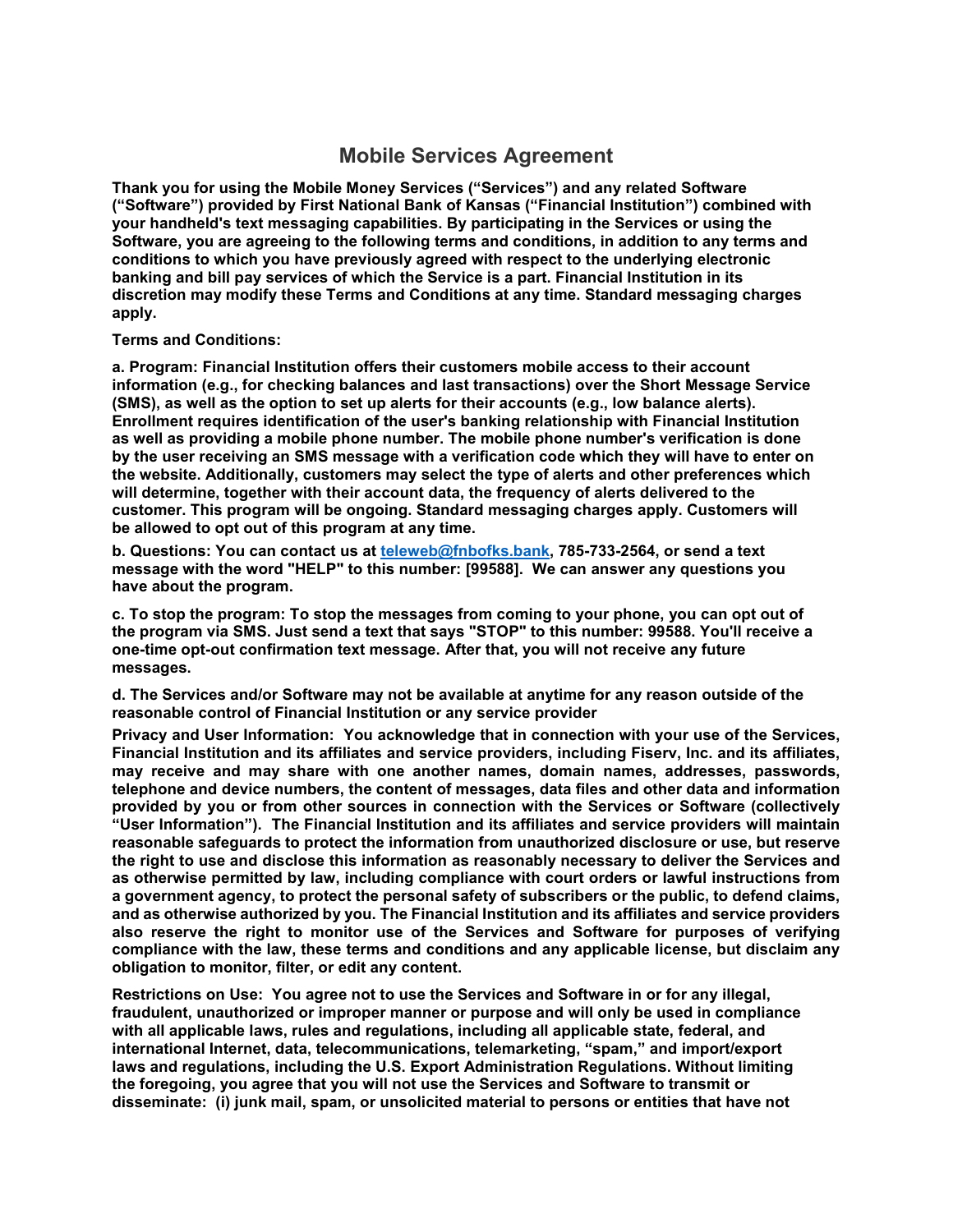**agreed to receive such material or to whom you do not otherwise have a legal right to send such material; (ii) material that infringes or violates any third party's intellectual property rights, rights of publicity, privacy, or confidentiality, or the rights or legal obligations of any wireless service provider or any of its clients or subscribers; (iii) material or data, that is illegal, or material or data, as determined by Financial Institution (in its sole discretion), that is harassing, coercive, defamatory, libelous, abusive, threatening, obscene, or otherwise objectionable, materials that are harmful to minors or excessive in quantity, or materials the transmission of which could diminish or harm the reputation of Financial Institution or any third-party service provider involved in the provision of the Services; or (iv) material or data that is alcoholic beverage-related (e.g., beer, wine, or liquor), tobacco-related (e.g., cigarettes, cigars, pipes, chewing tobacco), guns or weapons-related (e.g., firearms, bullets), illegal drugsrelated (e.g., marijuana, cocaine), pornographic-related (e.g., adult themes, sexual content), crime-related (e.g., organized crime, notorious characters), violence-related (e.g., violent games), death-related (e.g., funeral homes, mortuaries), hate-related (e.g. racist organizations), gambling-related (e.g., casinos, lotteries), specifically mentions any wireless carrier or copies or parodies the products or Services of any wireless carrier; (v) viruses, Trojan horses, worms, time bombs, cancelbots, or other computer programming routines that are intended to damage, detrimentally interfere with, surreptitiously intercept or expropriate any system, data, or personal information; (vi) any material or information that is false, misleading, or inaccurate; (vii) any material that would expose Financial Institution, any third-party service provider involved in providing the Services, or any other third party to liability; or (viii) any signal or impulse that could cause electrical, magnetic, optical, or other technical harm to the equipment or facilities of Fiserv or any third party. You agree that you will not attempt to: (i) access any Software or Services for which your use has not been authorized; or (ii) use or attempt to use a third party's account; or (iii) interfere in any manner the provision of the Services or Software, the security of the Services or Software, or other customers of the Services or Software, or otherwise abuse the Services or Software.**

**FIRST NATIONAL BANK OF KANSAS MOBILE DEPOSIT SERVICE USER AGREEMENT** 

**This First National Bank of Kansas Mobile Deposit Service User Agreement (the "Agreement") is entered into by First National Bank of Kansas (the "Bank") and you, the Customer. The Agreement governs your use of the Mobile Deposit Service (the "Service"). By enrolling to use the Service, you agree to be bound by the terms and conditions contained in this Agreement. Please read this Agreement carefully and keep it for future reference. In addition to this Agreement, your Account is also governed by our Signature Card/ Deposit Agreement, Electronic Banking Terms and Conditions Agreement and Disclosures, including but not limited to the section entitled "Funds Availability Policy" (Together referred to as "the Deposit Agreement"). If the terms and conditions of this Agreement conflict with those of the above-mentioned agreements, the terms and conditions of this Agreement supersede the terms and conditions of the Deposit Agreement, only with respect to the deposits made through the Service. Deposits made through other channels continue to be governed by the Deposit Agreement.** 

#### **DEFINITIONS**

**1. "You" and "your" means: (i) a person who has applied for the Mobile Deposit Service for personal use, or (ii) a small business entity (or its authorized representative, as applicable) that have applied for the Service for business use by that authorized representative.** 

**2. "Bank," "we," "us" and "our" mean First National Bank of Kansas and its successors or assigns.**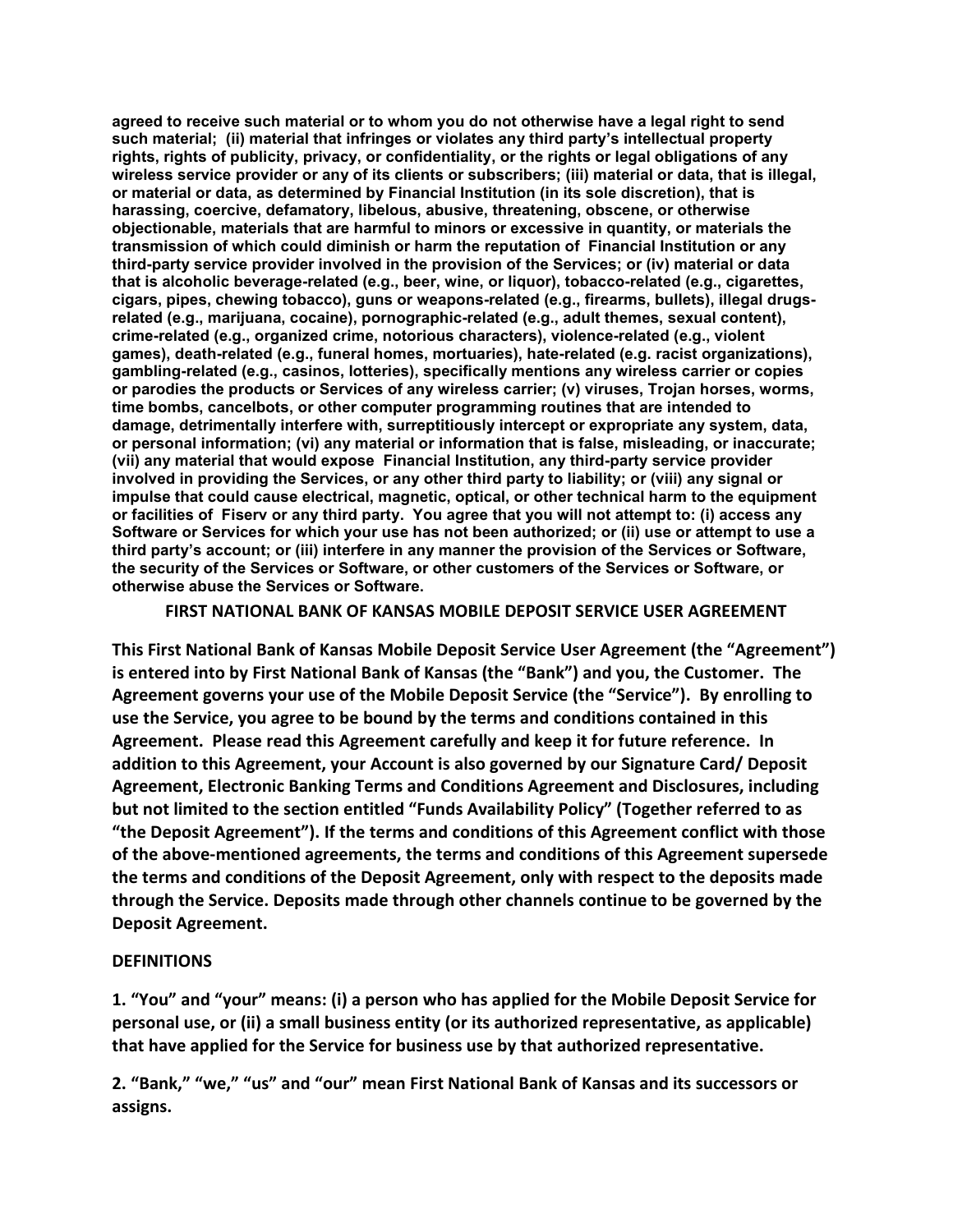**3. "Account" means your deposit account with us to which you are authorized to make a deposit using a Capture Device.** 

**4. "Capture Device" means any device acceptable to us as we determine at any given time that provides for the capture of images from Items and for transmission through the clearing process.** 

**5. "Check 21" means the Check Clearing for the 21st Century Act, as amended.** 

**6. "End User License Agreement" means the agreement as set forth in Schedule A hereto governing the use of the application software you must download to your Capture Device in order to use the Service.** 

**7. "Image" means the electronic image of the front and back of an Item, in addition to other required information, as specified by us, in the format we specify.** 

**8. "Image Replacement Document" or "IRD" means a substitute check, as defined in Check 21.** 

**9. "Item" is an original: check, cashier's check, official check, United States Treasury check, or any other payment instrument, drawn on a financial institution within the United States and payable in United States currency that is payable to you. Items are deemed to be "items" under the Uniform Commercial Code and "checks" under Regulation CC.** 

**10. "User Guide" means the application download instructions, device instructions and FAQs we provide to you on our Internet site from time to time, in addition to any help content contained within the software application that is downloaded to your Capture Device.** 

# **TERMS**

**1. Mobile Deposit Service. Pursuant to the terms of this Agreement, you may use the Service to deposit Items to your Account by creating an Image of the Item using a Capture Device, and transmitting that Image to us for deposit. You may transmit Images to us only from a Capture Device located in the United States.**

**2. Hardware and Software Requirements. You agree to transmit an Image to us using only a Capture Device as we may have expressly authorized for your use to transmit Images. We may reject Images that you transmit to us with an unapproved Capture Device or by other means to which we have not given our consent.** 

**Any Capture Device that you use to transmit Images to us pursuant to this Agreement must be approved by us. We may change the list of approved Capture Devices from time to time. You are responsible for the security of the Capture Device, and for allowing its use only by individuals authorized by you. You agree to implement and maintain specific internal security controls to protect the Capture Device and customer information. We may require that you implement and maintain additional specific controls, and we may notify you of those controls and amend them from time to time.**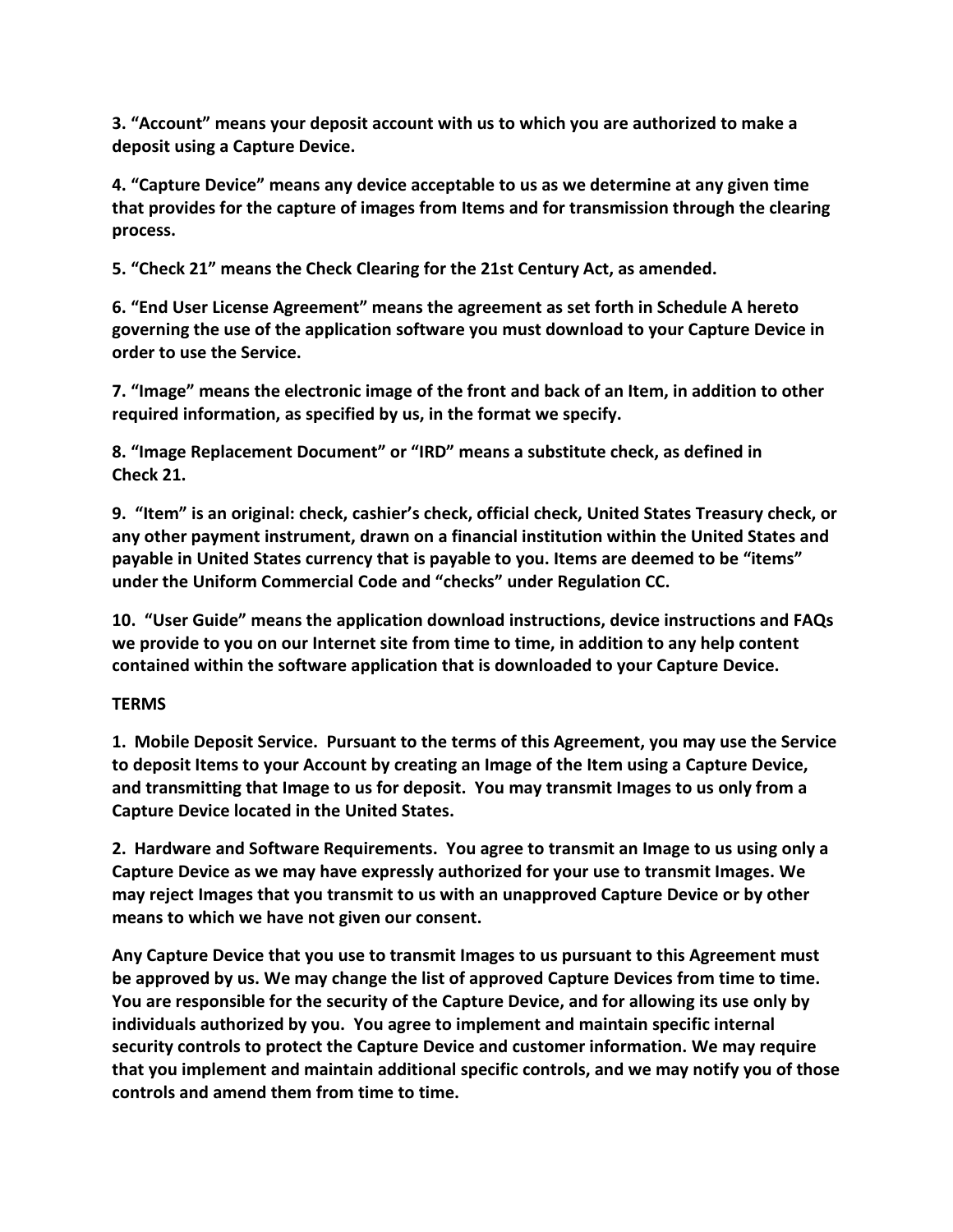**You are responsible for all costs of using the Service and operating the Capture Device, including, but not limited to telephone and internet service charges. You are responsible for maintaining the system's capacity and connectivity required for use of the Service. We reserve the right to change the hardware and software minimum requirements at any time and for any reason without any notice to you.** 

**3. Image Quality. You are responsible for the image quality of any Image that you transmit. If an Image that we receive from you or for deposit to your Account is not of sufficient quality to satisfy our image quality standards as we may establish them from time to time, we may reject the Image without prior notice to you. Each Image must include the front and back of the Item and the following information must be clearly readable: amount, payee name, drawer signature, date, check number, account number, routing and transit number, MICR (Magnetic Ink Character Recognition) line, and any endorsement or other information written on the check.** 

**4. Processing Images. You authorize us to process any Image that you send us or convert an Image to an Image Replacement Document. You authorize us and any other bank to which an Image is sent to handle the Image or IRD. We reserve the right to reject and to refuse to process any Image you send to us for any reason or no reason, without prior notice to you. When using the Services, you may experience technical or other difficulties. We will attempt to post alerts on our website notify you of these interruptions in Service. We cannot assume responsibility for any technical or other difficulties or any resulting damages that you may incur.** 

**5. Limits. We may establish limits on the dollar amount and/or number of Items or deposits from time to time. If you attempt to initiate a deposit in excess of these limits, we may reject your deposit. If we permit you to make a deposit in excess of these limits, such deposit will still be subject to the terms of this Agreement, and we will not be obligated to allow such a deposit at other times.** 

**6. Deposit of Other Items; Deposits when Service Not Available. You agree that you will not use the Service to deposit anything not meeting the definition of an Item. If you use the Service to transmit anything that is not an Item, or if for any reason we are not able to recognize as an Item, we may reject it without prior notice to you. You agree to make those deposits through other channels that we offer, such as at a branch, or bank by mail. You further agree to use such other channels when the Service may not be available.** 

**7. Returned Items. You are solely responsible for any Item for which you have been given provisional credit, and any such Item that is returned or rejected may be charged to your Account. You acknowledge that all credits received for deposits made through the Service are provisional, subject to verification and final settlement. Any Item that we return to you will be returned in the form of an Image or an IRD.** 

**8. Handling of Transmitted Items. You agree not to allow an Item to be deposited or presented for payment more than once, to the extent that it could result in the payment of the Item more than once. You will not allow the transmission of an Image of an Item that has**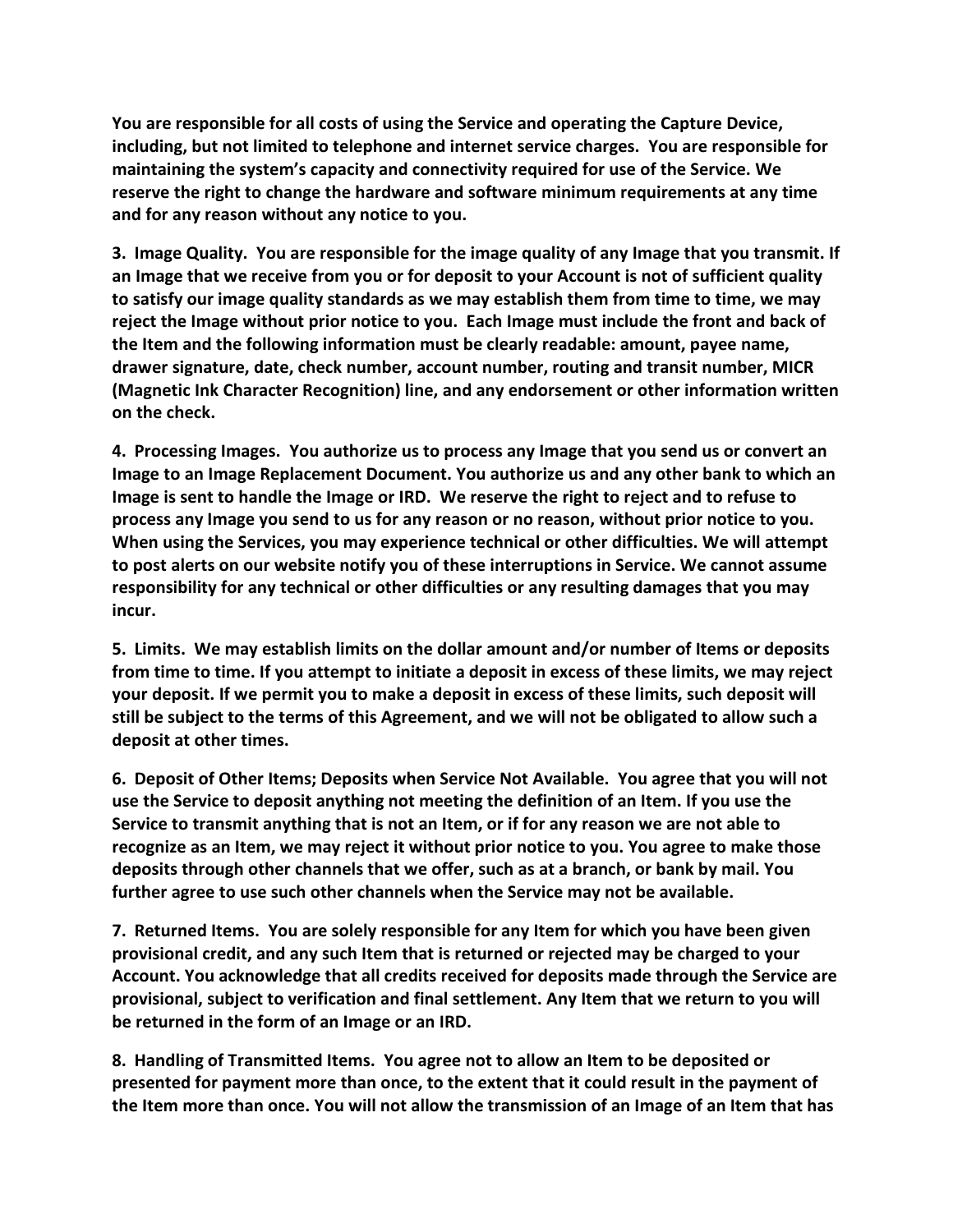**already been presented to us or to any bank by any other means. You will not allow transmission of an Image of an Item that has already been transmitted through the Service. If an Image of an Item has been transmitted to us or to any other bank, you will not allow the Item to be subsequently presented by any other means. If any Item is presented or deposited more than once, whether by Image or by any other means, we may, at our discretion, reject it or return it and charge it against your Account without prior notice to you. For any Image which you have transmitted, you shall be responsible for preventing the transmission of another Image of the Item or presentment of the Item by any other means. You agree to retain the Item for a minimum of five (5) calendar days from the date of the Image transmission, and thereafter to destroy each Item of which you have transmitted an Image after fourteen (14) days.** 

**9. Cooperation with Investigations. You agree to cooperate with us in the investigation of unusual transactions, poor quality transmissions, and resolution of customer claims, including by providing, upon request and without further cost, any originals or copies of Items in your possession and your records relating to Items and transmissions.** 

**10. Payment Processing.**

**a. Item Processing. At our sole discretion, we may process the Images you send to us electronically through other banks, or we may create Image Replacement Documents that will be processed through traditional check processing methods. If you send us Images that are incomplete, that fail to satisfy our image quality requirements, or otherwise do not allow us to meet the requirements of Check 21 or any image exchange agreement that would cover our further electronic transmission of Images that you send us, or we are otherwise unable to process Images that you send us, we may charge the Images back to your account. You agree to be bound by any clearinghouse agreements, operating circulars, and image exchange agreements to which we are a party.** 

**b. Transmission of Items. The Images you send us are not considered received by us until you receive a message from us acknowledging that we have accepted your deposit. However, the confirmation that we send you does not mean that the transmission was complete or error free. As stated in Section 4 of this Agreement, we may refuse to process any Image you send to us for any reason or no reason whatsoever with no liability to you for our decision.** 

**c. Funds Availability. If you make a deposit via Mobile Deposit before 4:00 p.m. on a business day that we are open, we will consider that day to be the day of your deposit. However, if you make a deposit via Mobile Deposit after 4:00 p.m. or on a day that we are not open, we will consider that the deposit was made on the next business day that we are open. Funds deposited through Mobile Deposit will be available the business day after the deposit was made. Funds from Items deposited through the Service will be made available to you pursuant to our Funds Availability Policy. See the section entitled "Funds Availability Policy" in your Deposit Agreement.** 

**11. Fees. You are responsible for paying the fees for use of the Service as the Bank may charge them from time to time. The Bank may change the fees for use of the Service at any**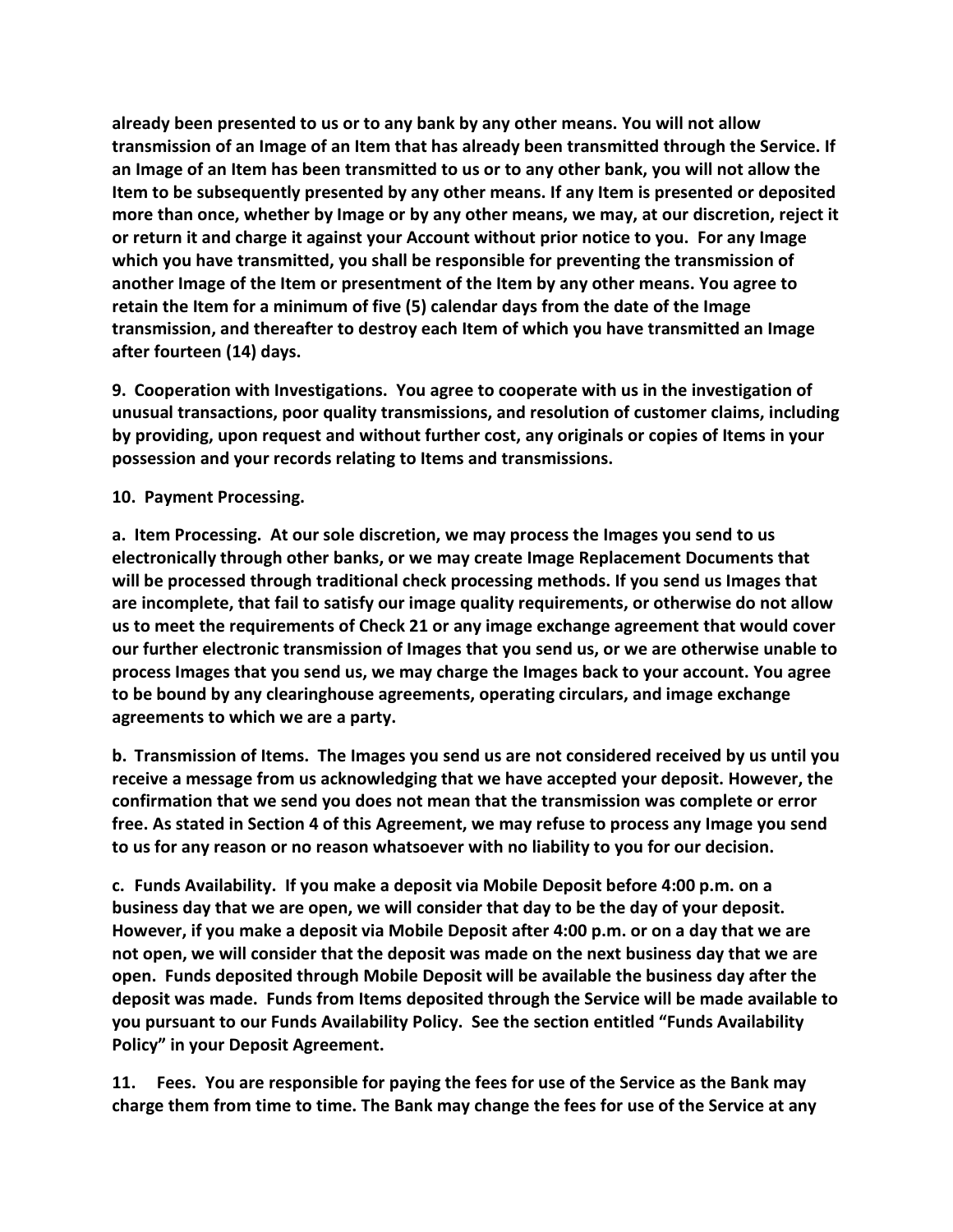**time pursuant to the section titled "Amendment" below. You authorize the Bank to deduct any such fees from any account in your name.** 

**Use of the service after notice of the fee change shall be deemed to be acceptance on your part of the new terms.** 

**12. Representations and Warranties. You make the following representations and warranties to us:** 

**a. You and any user you authorize will use the Service only for lawful purposes and in compliance with all applicable rules and regulations and with our reasonable instructions, rules, policies, specifications, and operating procedures and will not violate any law of any country or the intellectual property rights of any third party.** 

**b. You will use the Service to transmit and deposit Images of Items only.** 

**c. You will transmit only Images of Items acceptable for deposit through the Service and will handle Items as agreed herein.** 

**d. You are a person authorized to enforce each Item or are authorized to obtain payment of each Item on behalf of a person entitled to enforce an Item.** 

**e. Items have not been altered.** 

**f. Each Item bears all required and authorized endorsements.** 

**g. All of the warranties set forth in Section 4-207 of the Uniform Commercial Code as adopted in the State of Kansas, in addition to any other warranties made by us to any third party under any applicable law.** 

**h. All Images accurately and legibly represent all of the information on the front and back of the Item.** 

**i. You will not use the Service to transmit or deposit any Item, (i) payable to any person or entity other than you, (ii) drawn on your own account, (iii) which you know or should know to be fraudulent, altered, unauthorized, or missing a necessary endorsement, (iv) that is a substitute check or image replacement document, (v) that is drawn on an institution located outside of the United States, or (vi) that is created by you purportedly on behalf of the maker, such as a remotely created check.** 

**j. No depositary bank, drawee, drawer, or endorser will receive presentment or return of, or otherwise be charged for, a substitute check, the original check, or a paper or electronic representation of a substitute check or the original check such that that person will be asked to make a payment based on a check that it already has paid.** 

**k. You will use the Service as required by the User Guide.**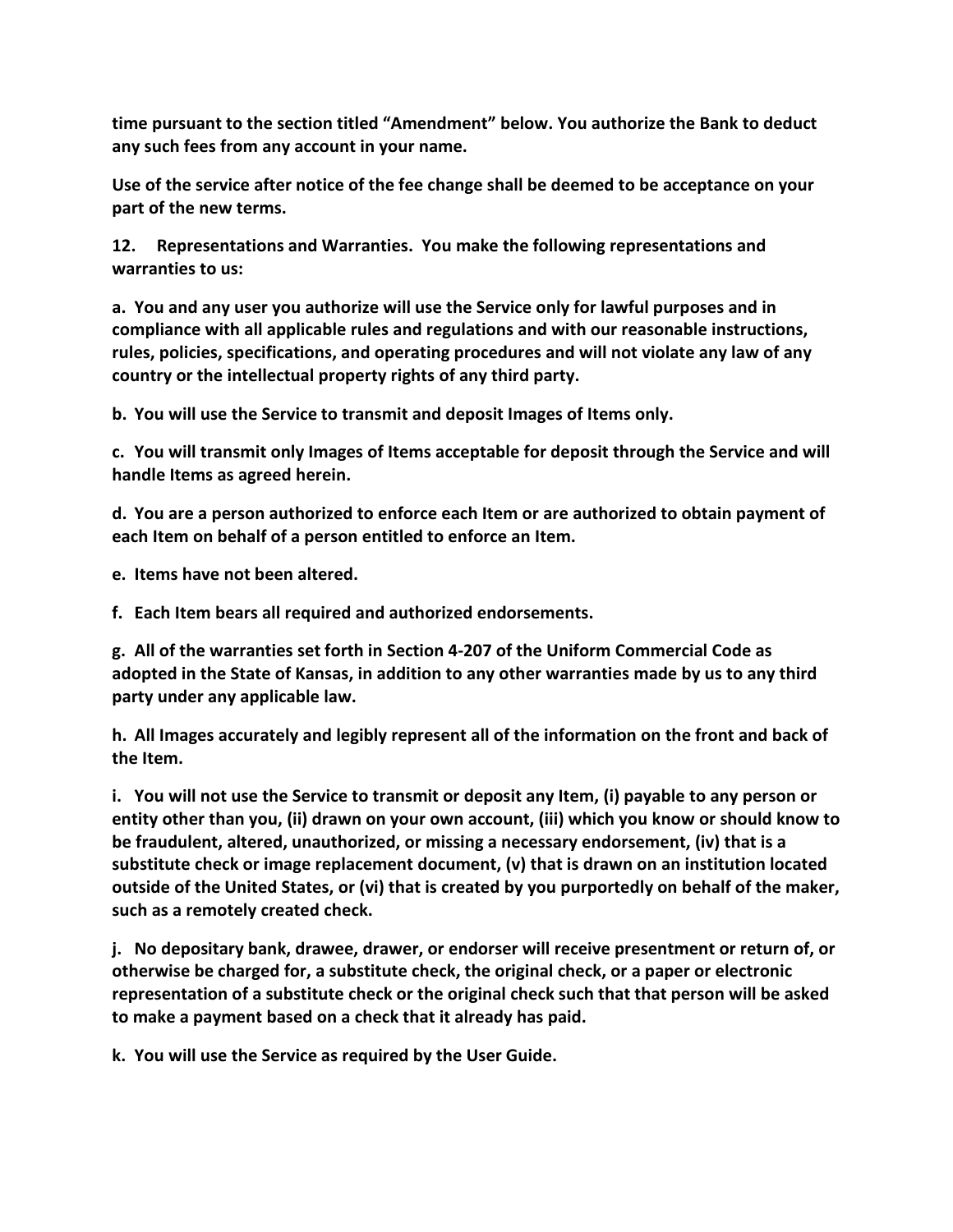**l. Your understanding that acceptance of the End User License Agreement is required for use of the Service.** 

**m. You, if acting on behalf of a small business entity, are fully authorized to execute this Agreement.** 

**13. Indemnification and Limitations on Liability. In addition to the indemnifications and limitations on liability contained in the Mobile Banking Terms and Conditions and any other Disclosures made by us to you, you hereby indemnify and hold us harmless for any claim, cost, loss or damage caused directly or indirectly by your failure to comply with the terms of this Agreement or by your breach of any representation or warranty contained herein.** 

**FIRST NATIONAL BANK OF KANSAS SHALL NOT BE LIABLE FOR ANY DAMAGES OTHER THAN THOSE CAUSED SOLELY AND DIRECTLY BY ITS GROSS NEGLIGENCE OR WILLFUL MISCONDUCT, AND ITS LIABILITY SHALL IN NO EVENT EXCEED THE LESSER OF YOUR ACTUAL DAMAGES OR THE TOTAL IN FEES YOU PAID FOR THE USE OF THE SERVICE DURING THE SIX MONTH PERIOD PRIOR TO THE SUPPOSED ACT OF GROSS NEGLIGENCE OR WILLFUL MISCONDUCT. FIRST NATIONAL BANK OF KANSAS SHALL NOT BE LIABLE FOR ANY INDIRECT, SPECIAL, CONSEQUENTIAL OR PUNITIVE DAMAGES. YOU ACKNOWLEDGE THAT THE SERVICE IS PROVIDED BY FIRST NATIONAL BANK OF KANSAS ON AN "AS IS" BASIS, AND THAT YOU USE IT AT YOUR SOLE RISK. EXCEPT AS EXPRESSLY SET FORTH IN THIS AGREEMENT, FIRST NATIONAL BANK OF KANSAS MAKES NO REPRESENTATION OR WARRANTY, EXPRESS OR IMPLIED, AS TO THE SERVICE, INCLUDING, WITHOUT LIMITATION, ANY WARRANTY OF MERCHANTABILITY OR FITNESS FOR A PARTICULAR PURPOSE.** 

**14. Intellectual Property. This Agreement does not transfer to you any ownership or proprietary rights in the Service, the Capture Device or any associated software or any part thereof. We or our agents retain all intellectual property rights, title and interest in and to the Service, Capture Device and any associated software. Neither you nor any user you authorize will:** 

**a. sell, lease, distribute, license or sublicense the Service;** 

**b. modify, change, alter, translate, create derivative works from, reverse engineer, disassemble or decompile the Service or any part of it in any way for any reason;** 

**c. provide, disclose, divulge or make available to or permit use of the Service by any third party;** 

**d. copy or reproduce all or any part of the Service; or** 

**e. interfere, or attempt to interfere, with the Service in any way.** 

**15. Termination. If Customer wants to terminate his or her access to the Service, he or she may call First National Bank of Kansas at 785-733-2564. First National Bank of Kansas reserves the right to terminate or suspend the Service, at any time with or without cause and**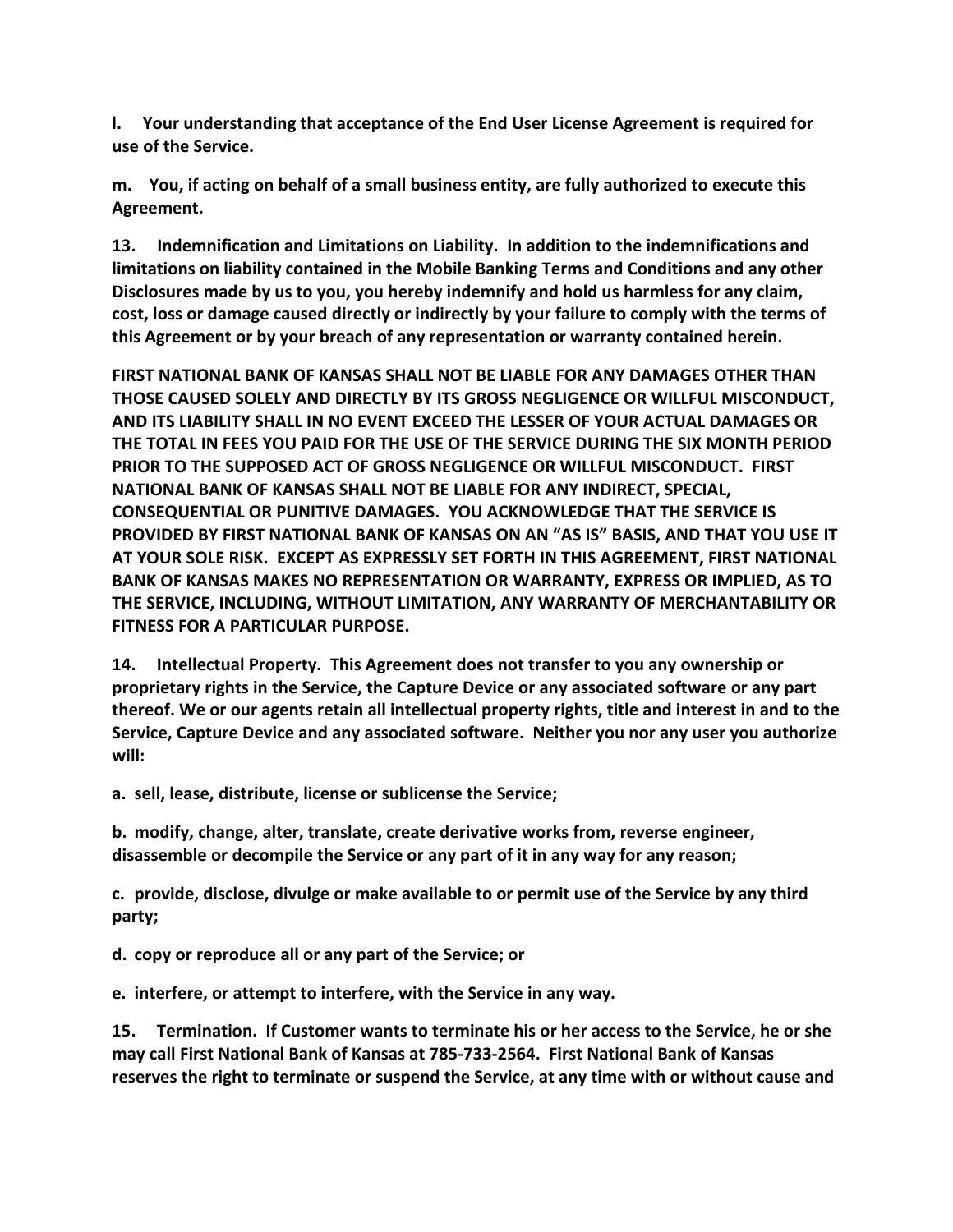**without prior written notice. Notwithstanding termination, any Image transmitted through the Service shall be subject to this Agreement.** 

**16. Amendment. From time to time the Financial Institution may amend any of the terms and conditions contained in the Agreement, including without limitation, any cut-off time, any business day, and any part of the Schedules attached hereto. Such amendments shall become effective upon receipt of notice (unless such notice is specifically waived) by the Customer or such later date as may be stated in the Financial Institution's notice to the Customer. If you do not agree with the change you may discontinue using the Service. However, if you continue to use the Service, that shall be deemed your acceptance of and agreement, its terms, and to the change.** 

**17. Governing Law. This Agreement, and your rights and our obligations under this Agreement, are governed by and interpreted according to federal law and the law of the State of Kansas. If state and federal law are inconsistent, or if the state law is preempted by the federal law, federal law governs.** 

**18. Miscellaneous. We may waive enforcement of any provision of this Agreement. Any such waiver shall not affect our rights with respect to any other transaction or modify the terms of this Agreement. No waiver of any breach of this Agreement shall constitute a waiver of any prior or subsequent breach of this Agreement. In the event that any provision of this Agreement shall be determined to be invalid, illegal, or unenforceable to any extent, the remainder of this Agreement shall not be impaired or otherwise affected and shall continue to be valid and enforceable to the fullest extent permitted by law.** 

**19. Entire Agreement. This agreement, your Signature Card/Deposit Agreement, initial account disclosures, The Mobile Banking Terms and Conditions, any disclosures that modify this agreement, the Fiserv terms and conditions, First National Bank of Kansas Funds Availability Policy and the End User License Agreement shall be considered the entire agreement between the parties. No other terms, promises or warranties have been made or suggested. Use of the service shall be an acceptance of all of the relevant terms on your part. In no event shall First National Bank of Kansas marketing materials, user's guide, and website, other correspondence with you or discussions with you modify this agreement unless such modification is in the form of a disclosure and such modification clearly states it is meant to change the material terms of this agreement.**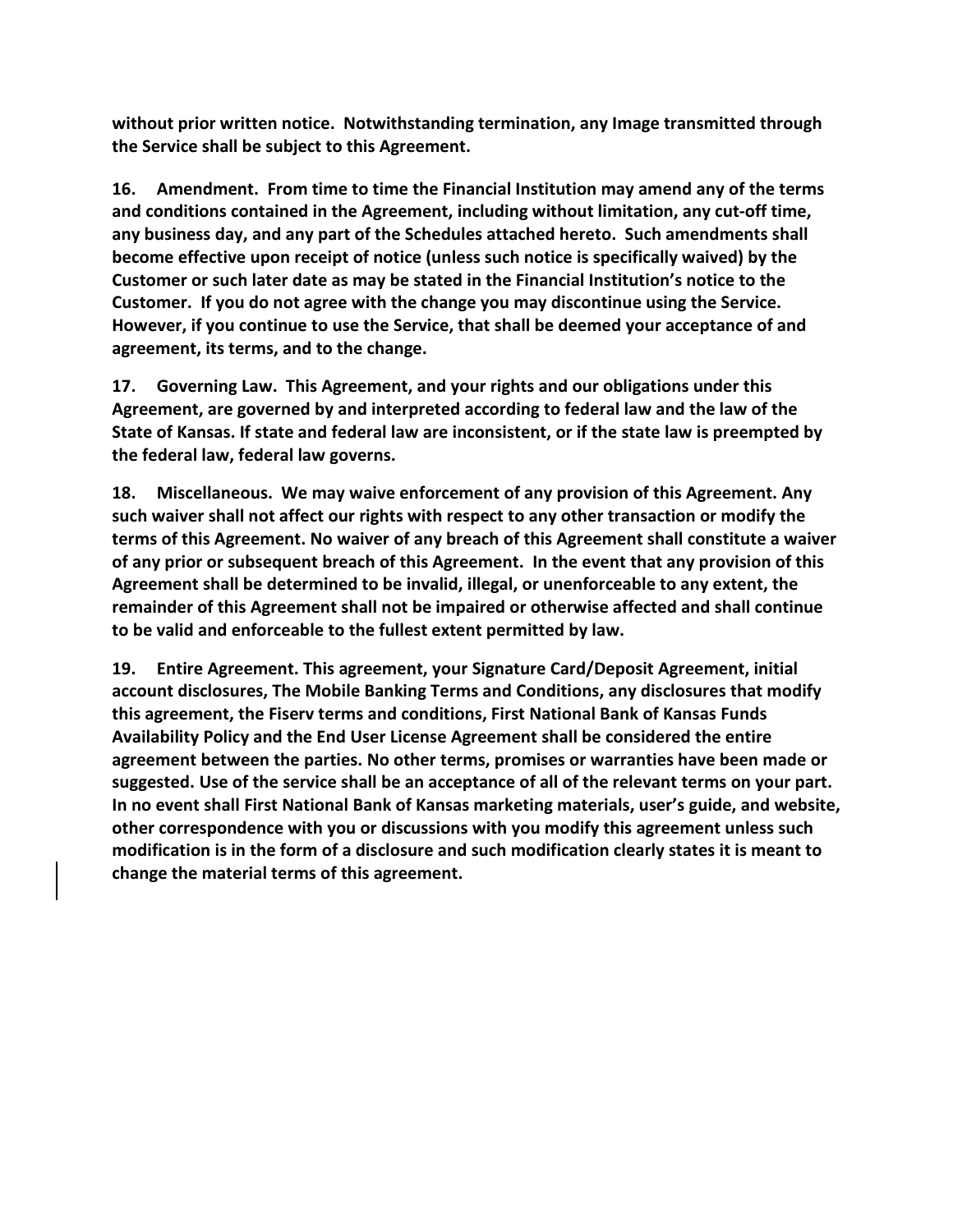# **SCHEDULE A**

# **END USER LICENSE AGREEMENT**

**First National Bank of Kansas ("Application Provider") is willing to license the Mobile Deposit Application ("Application"), to you ONLY IF YOU ACCEPT ALL OF THE TERMS IN THIS END USER LICENSE AGREEMENT ("License"). Application Provider is not willing to make the Application available under any other terms or subject to any conditions.** 

**BEFORE YOU CHOOSE THE "I AGREE" BUTTON BELOW, CAREFULLY READ THE TERMS AND CONDITIONS OF THIS LICENSE. BY CHOOSING THE "I AGREE" BUTTON YOU ARE:** 

**(1)CONSENTING TO BE BOUND BY THIS LICENSE.** 

**IF YOU DO NOT AGREE TO ALL OF THE TERMS AND CONDITIONS OF THIS LICENSE, OR DO NOT REPRESENT THE FOREGOING, CHOOSE THE "DECLINE" BUTTON, IN WHICH CASE YOU WILL NOT AND MAY NOT RECEIVE, INSTALL OR USE THE APPLICATION.** 

**Any use of the Application other than pursuant to the terms of this License is a violation of United States and international copyright laws and conventions.** 

**1. Grant of License: Application Provider hereby grants you a limited, non-exclusive, nontransferable license to install the Application on your mobile device for your personal or small business use. You may not (and shall not permit any third party to): (i) copy (except as expressly permitted by this License), decompile, reverse engineer, disassemble, attempt to derive the source code of, modify, or create derivative works of the Application, any updates, or any part thereof; (ii) rent, lease, lend, sell, redistribute or sublicense the Application; or (iii) otherwise exercise any other right to the Application not expressly granted in this License. The terms of this License will govern any upgrades provided by Application Provider that replace and/or supplement the original Application.** 

**2. Ownership of Application: This License does not convey to you an interest in or to the Application, but only a limited right of use revocable in accordance with the terms of this License. The Application is NOT sold to you, and all rights not expressly granted herein are reserved to Application Provider and its licensors. Application Provider and its licensor own all right, title and interest in and to the Application. No license or other right in or to the Application is granted to you except for the rights specifically set forth in this License. You hereby agree to abide by United States copyright law and all other applicable laws of the United States and other nations and by any applicable international treaties.** 

**3. Consent to Use of Data: You agree that Application Provider may collect and use technical data and related information, including but not limited to technical information about your device, system and application software and peripherals, that is gathered periodically to facilitate the provision of software updates, product support and other services to you (if any) related to the Application. Application Provider may use this information, as long as it is in a form that does not personally identify you, to improve its products or to provide services or technologies to you.**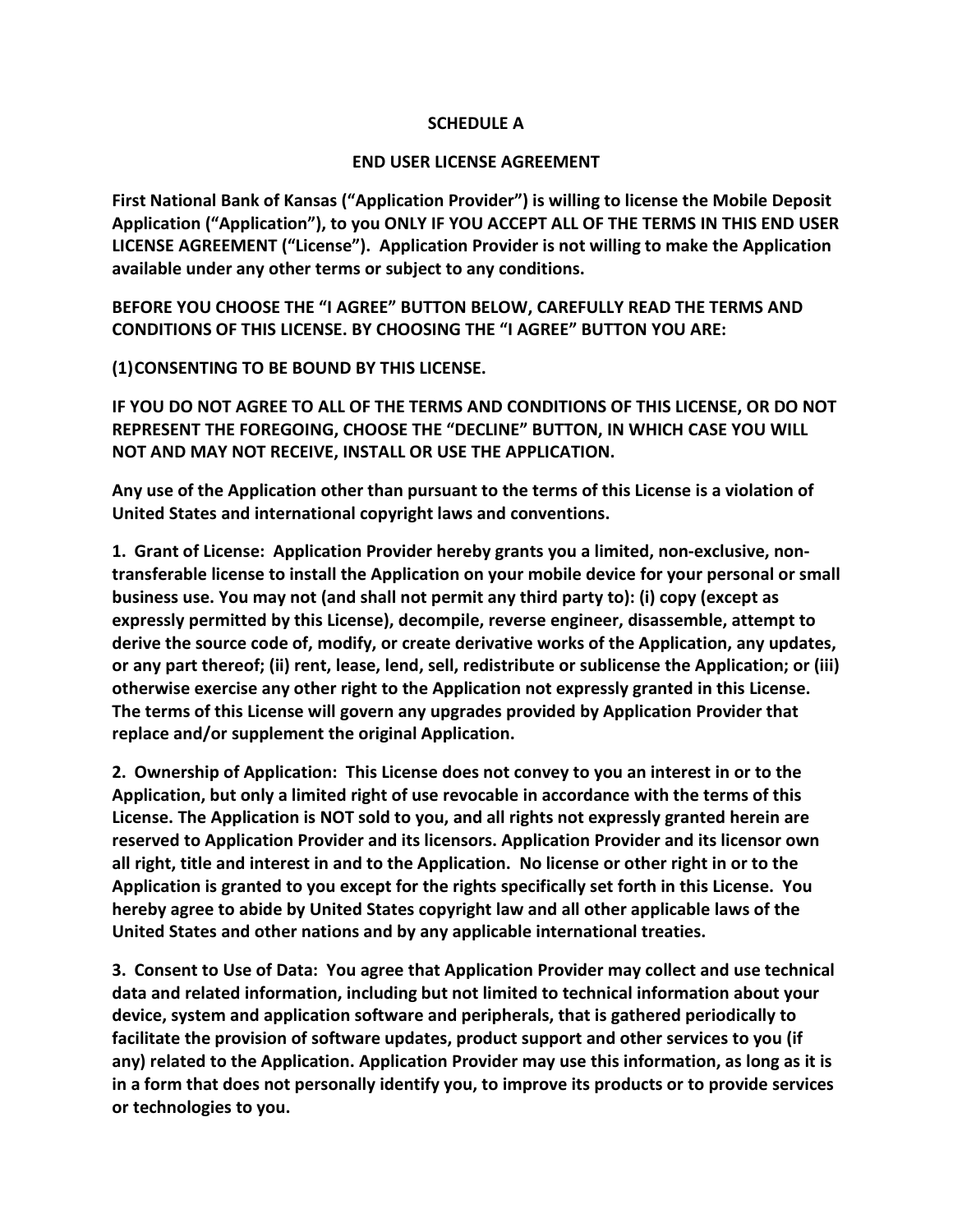**4. Termination: This License is valid until terminated by you or Application Provider. Application Provider may terminate the License at any time or for any reason. Your rights under this License will terminate immediately if you breach any term of this License. Upon termination of this License, you shall immediately cease all use of the Application and destroy all copies, full or partial, of the Application.** 

**5. No Warranty: YOU EXPRESSLY ACKNOWLEDGE AND AGREE THAT USE OF THE APPLICATION IS AT YOUR SOLE RISK AND THAT THE ENTIRE RISK AS TO SATISFACTORY QUALITY, PERFORMANCE, ACCURACY AND EFFORT IS WITH YOU. TO THE MAXIMUM EXTENT PERMITTED BY APPLICABLE LAW, THE APPLICATION AND ANY SERVICES PERFORMED OR PROVIDED BY THE APPLICATION ("SERVICES") ARE PROVIDED "AS IS" AND "AS AVAILABLE", WITH ALL FAULTS AND WITHOUT WARRANTY OF ANY KIND, AND APPLICATION PROVIDER HEREBY DISCLAIMS ALL WARRANTIES AND CONDITIONS WITH RESPECT TO THE APPLICATION AND ANY SERVICES, EITHER EXPRESS, IMPLIED OR STATUTORY, INCLUDING, BUT NOT LIMITED TO, THE IMPLIED WARRANTIES AND/OR CONDITIONS OF MERCHANTABILITY, OF SATISFACTORY QUALITY, OF FITNESS FOR A PARTICULAR PURPOSE, OF ACCURACY, OF QUIET ENJOYMENT, AND NON-INFRINGEMENT OF THIRD PARTY RIGHTS. APPLICATION PROVIDER DOES NOT WARRANT AGAINST INTERFERENCE WITH YOUR ENJOYMENT OF THE APPLICATION, WHICH THE FUNCTIONS CONTAINED IN, OR SERVICES PERFORMED OR PROVIDED BY, THE APPLICATION WILL MEET YOUR REQUIREMENTS, THAT THE OPERATION OF THE APPLICATION OR SERVICES WILL BE UNINTERRUPTED OR ERROR-FREE, OR THAT DEFECTS IN THE APPLICATION OR SERVICES WILL BE CORRECTED. NO ORAL OR WRITTEN INFORMATION OR ADVICE GIVEN BY APPLICATION PROVIDER OR ITS AUTHORIZED REPRESENTATIVE SHALL CREATE A WARRANTY. SHOULD THE APPLICATION OR SERVICES PROVE DEFECTIVE, YOU ASSUME THE ENTIRE COST OF ALL NECESSARY SERVICING, REPAIR OR CORRECTION. SOME JURISDICTIONS DO NOT ALLOW THE EXCLUSION OF IMPLIED WARRANTIES OR LIMITATIONS ON APPLICABLE STATUTORY RIGHTS OF A CONSUMER, SO THE ABOVE EXCLUSION AND LIMITATIONS MAY NOT APPLY TO YOU.** 

**6. Limitation of Liability: TO THE EXTENT NOT PROHIBITED BY LAW, IN NO EVENT SHALL APPLICATION PROVIDER BE LIABLE FOR PERSONAL INJURY, OR ANY INCIDENTAL, SPECIAL, INDIRECT OR CONSEQUENTIAL DAMAGES WHATSOEVER, INCLUDING, WITHOUT LIMITATION, DAMAGES FOR LOSS OF PROFITS, LOSS OF DATA, BUSINESS INTERRUPTION OR ANY OTHER COMMERCIAL DAMAGES OR LOSSES, ARISING OUT OF OR RELATED TO YOUR USE OR INABILITY TO USE THE APPLICATION, HOWEVER CAUSED, REGARDLESS OF THE THEORY OF LIABILITY (CONTRACT, TORT OR OTHERWISE) AND EVEN IF APPLICATION PROVIDER HAS BEEN ADVISED OF THE POSSIBILITY OF SUCH DAMAGES. SOME JURISDICTIONS DO NOT ALLOW THE LIMITATION OF LIABILITY FOR PERSONAL INJURY, OR OF INCIDENTAL OR CONSEQUENTIAL DAMAGES, SO THIS LIMITATION MAY NOT APPLY TO YOU.** 

**7. Export Controls: You may not use or otherwise export or re-export the Application except as authorized by United States law and the laws of the jurisdiction in which the Application was obtained. In particular, but without limitation, the Application may not be exported or re-exported (a) into any U.S. embargoed countries or (b) to anyone on the U.S. Treasury Department's list of Specially Designated Nationals or the United States Department of**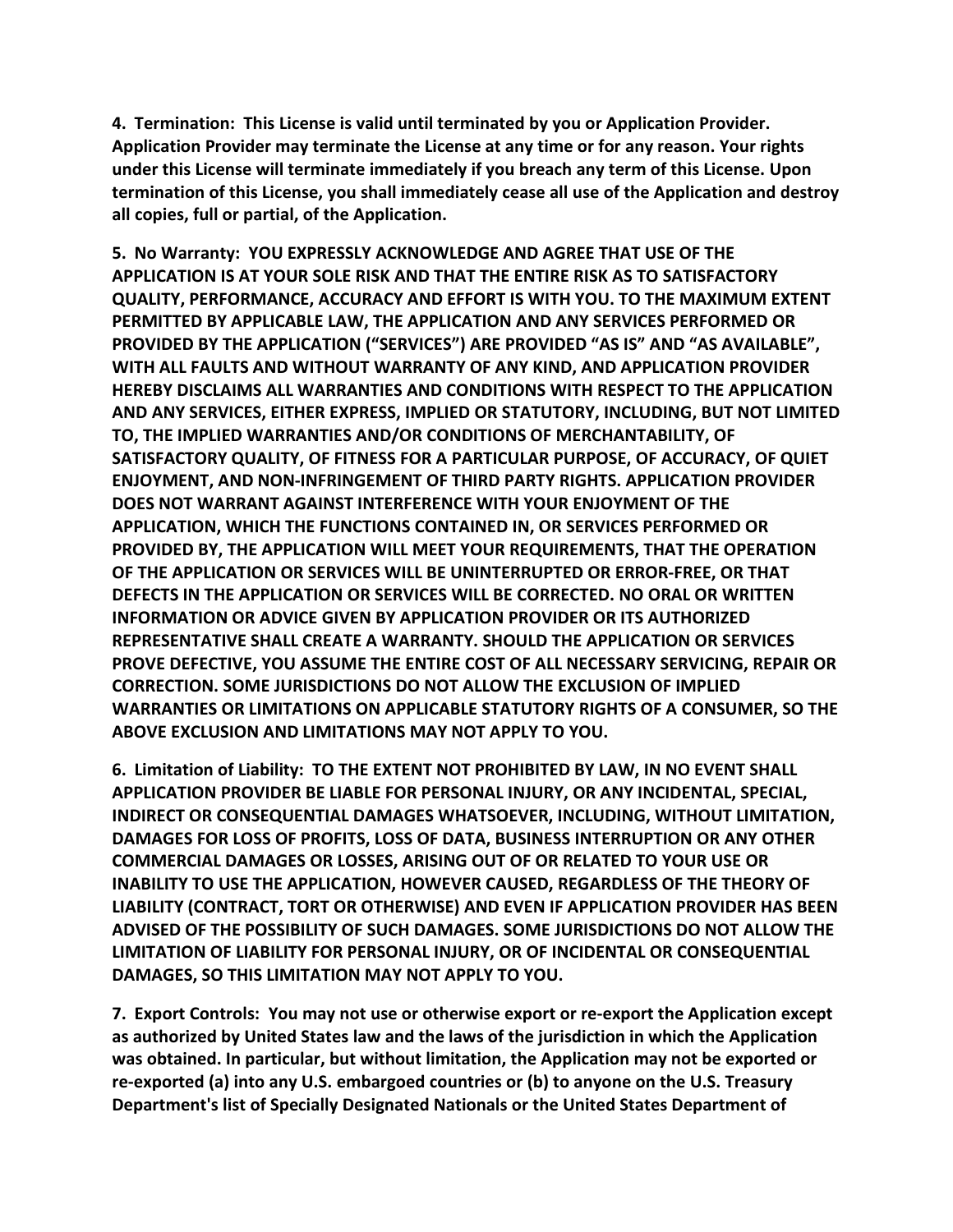**Commerce Denied Person's List or Entity List. By using the Application, you represent and warrant that you are not located in any such country or on any such list. You also agree that you will not use these products for any purposes prohibited by United States law, including, without limitation, the development, design, manufacture or production of nuclear, missiles, or chemical or biological weapons.** 

**8. United States Government End Users: The Application is a "commercial item," as that term is defined in 48 C.F.R. 2.101 (Oct. 1995), consisting of "commercial computer software" and "commercial computer software documentation," as such terms are used in 48 C.F.R. 12.212 (Sept. 1995). Consistent with 48 C.F.R. 12.212 and 48 C.F.R. 227.7202-1 through 227.7202-4 (June 1995), all United States Government End Users acquire the Application with only those rights set forth herein.** 

**9. Governing Law: The laws of the State of Kansas govern this License and your use of the Application. Your use of the Application may also be subject to other local, state, national or international laws.**

# **Touch ID™ for Mobile Banking.**

**Touch ID is an optional fingerprint sign-in method for First National Bank of Kansas Mobile Banking that is currently available for most Apple® devices that have a fingerprint scanner. To use Touch ID, you will need to save your fingerprint by going to "Settings > Touch ID & Passcode" on your Apple device to complete the setup (for more help with fingerprint scanning, contact Apple support at apple.com/support). Fingerprints are stored on your device only and First National Bank of Kansas never sees or stores your fingerprint information. You acknowledge that by enabling Touch ID, you will allow anyone who has a fingerprint stored on your device access to your personal and payment account information within First National Bank of Kansas Mobile Banking. First National Bank of Kansas reserves the right to suspend or disable this feature at any time. Touch ID can only be associated with one Mobile Banking username at a time on a device. If your device doesn't recognize your fingerprint, you can sign in using your password. To use Touch ID for Mobile Banking on multiple devices, you will need to set it up for each device. You can enable or disable Touch ID anytime from the Services menu within First National Bank of Kansas Mobile Banking.**

**Apple and Touch ID are trademarks of Apple Inc. Currently; fingerprint sign-in for First National Bank of Kansas Mobile Banking is only available on compatible iOS devices.**

#### **Card Controls Additional Terms**

**The following supplemental Terms of Use ("Supplement") applies to the card controls feature ("Card Controls") within the Mobile Banking mobile application ("Mobile Banking App"), notwithstanding anything in the Agreement to the contrary. The Supplement only applies to Card Controls. If Card Controls are not available to you, then this Supplement does not apply. To the extent there is any conflict between the terms of the Agreement and this Supplement with respect to Card Controls, and then the terms in this Supplement shall apply.**

**1. The Card Controls feature is only available for debit cards issued by First National Bank of Kanas that you register within the Mobile Banking App.**

**2. The Card Controls alerts and controls you set through use of the Mobile Banking App may continue to apply, even if you delete the Mobile Banking App or remove it from your**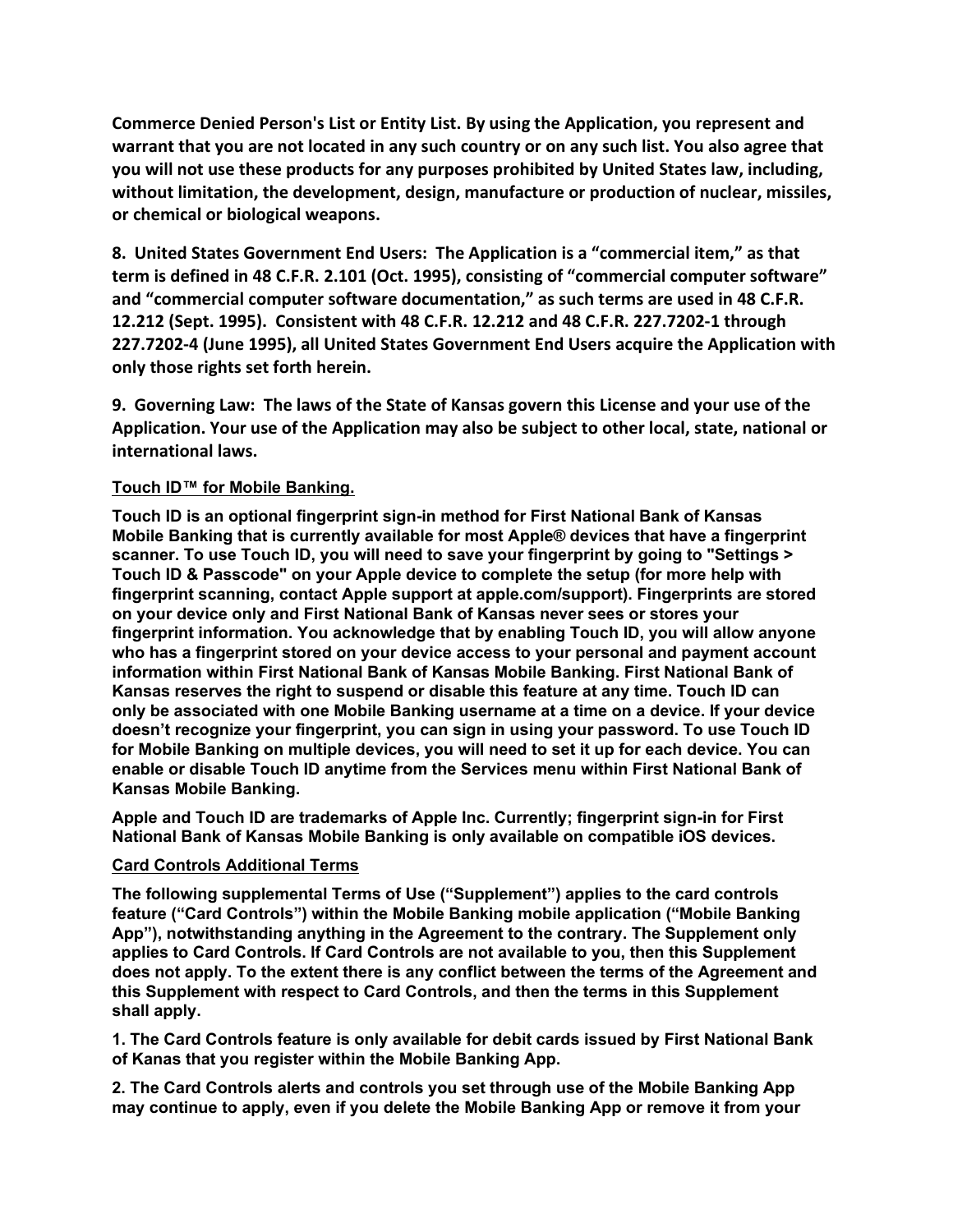**mobile device. Please contact First National Bank of Kansas to discontinue the alerts and controls.**

**3. Certain Card Control functionality within the Mobile Banking App may not be available for all transactions. Controls and alerts based on the location of the mobile device where the Mobile Banking App is installed or the location of the merchant where the card is being attempted for use may not apply appropriately to card-not-present transactions or transactions where the actual location of the merchant differs from the merchant's registered address.**

**4. Card Controls may enable access to First National Bank of Kansas and third parties' services and web sites, including GPS locator websites, such as Google's. Use of such services may require Internet access and that you accept additional terms and conditions applicable thereto.**

**5. To the extent this Mobile Banking App allows you to access third party services, First National Bank of Kansas, and those third parties, as applicable, reserve the right to change, suspend, remove, or disable access to any of those services at any time without notice. In no event will we be liable for the removal of or disabling of access to any such services. We may also impose limits on the use of or access to certain services, in any case and without notice or liability.**

**6. THE MOBILE BANKING APP, THE SERVICES AND RELATED DOCUMENTATION ARE PROVIDED "AS IS" WITHOUT WARRANTY OF ANY KIND, EITHER EXPRESSED OR IMPLIED, INCLUDING, BUT NOT LIMITED TO, THE IMPLIED WARRANTIES OF TITLE, MERCHANTABILITY, FITNESS FOR A PARTICULAR PURPOSE, AND NON-INFRINGEMENT. IN PARTICULAR, WE DO NOT GUARANTEE CONTINUOUS, UNINTERRUPTED OR SECURE ACCESS TO ANY PART OF OUR SERVICE, AND OPERATION OF THE MOBILE BANKING APP OR THE SERVICES MAY BE INTERFERED WITH BY NUMEROUS FACTORS OUTSIDE OF OUR CONTROL. SOME STATES DO NOT ALLOW THE DISCLAIMER OF CERTAIN IMPLIED WARRANTIES, SO THE FOREGOING DISCLAIMERS MAY NOT APPLY TO YOU TO THE EXTENT THEY ARE PROHIBITED BY STATE LAW.**

**7. Limitation of Liability. YOU ACKNOWLEDGE AND AGREE THAT FROM TIME TO TIME, THE MOBILE BANKING APP AND THE SERVICES MAY BE DELAYED, INTERRUPTED OR DISRUPTED FOR AN INDETERMINATE AMOUNT OF TIME DUE TO CIRCUMSTANCES BEYOND OUR REASONABLE CONTROL, INCLUDING BUT NOT LIMITED TO ANY INTERRUPTION, DISRUPTION OR FAILURE IN THE PROVISION OF THE SERVICES, WHETHER CAUSED BY STRIKES, POWER FAILURES, EQUIPMENT MALFUNCTIONS, INTERNET DISRUPTION OR OTHER REASONS. IN NO EVENT SHALL WE OR OUR AFFILIATES OR LICENSORS OR CONTRACTORS OR THE EMPLOYEES OR CONTRACTORS OF ANY OF THESE, BE LIABLE FOR ANY CLAIM ARISING FROM OR RELATED TO THE SERVICES THAT IS CAUSED BY OR ARISES OUT OF ANY SUCH DELAY, INTERRUPTION, DISRUPTION OR SIMILAR FAILURE. IN NO EVENT SHALL WE OR OUR AFFILIATES OR LICENSORS OR CONTRACTORS OR THE EMPLOYEES OR CONTRACTORS OF ANY OF THESE, BE LIABLE FOR ANY INDIRECT, SPECIAL, INCIDENTAL, CONSEQUENTIAL, PUNITIVE OR EXEMPLARY DAMAGES, OR LOSS OF GOODWILL OR LOST PROFITS (EVEN IF ADVISED OF THE POSSIBILITY THEREOF) ARISING IN ANY WAY OUT OF THE INSTALLATION, USE, OR MAINTENANCE OF THE MOBILE BANKING APP, OR THE SERVICES, OR THE WEBSITES THROUGH WHICH THE MOBILE BANKING APP OR THE SERVICE OFFERED, EVEN IF SUCH DAMAGES WERE REASONABLY FORESEEABLE AND NOTICE WAS GIVEN REGARDING THEM. IN NO EVENT SHALL WE OR OUR AFFILIATES OR LICENSORS OR CONTRACTORS OR THE**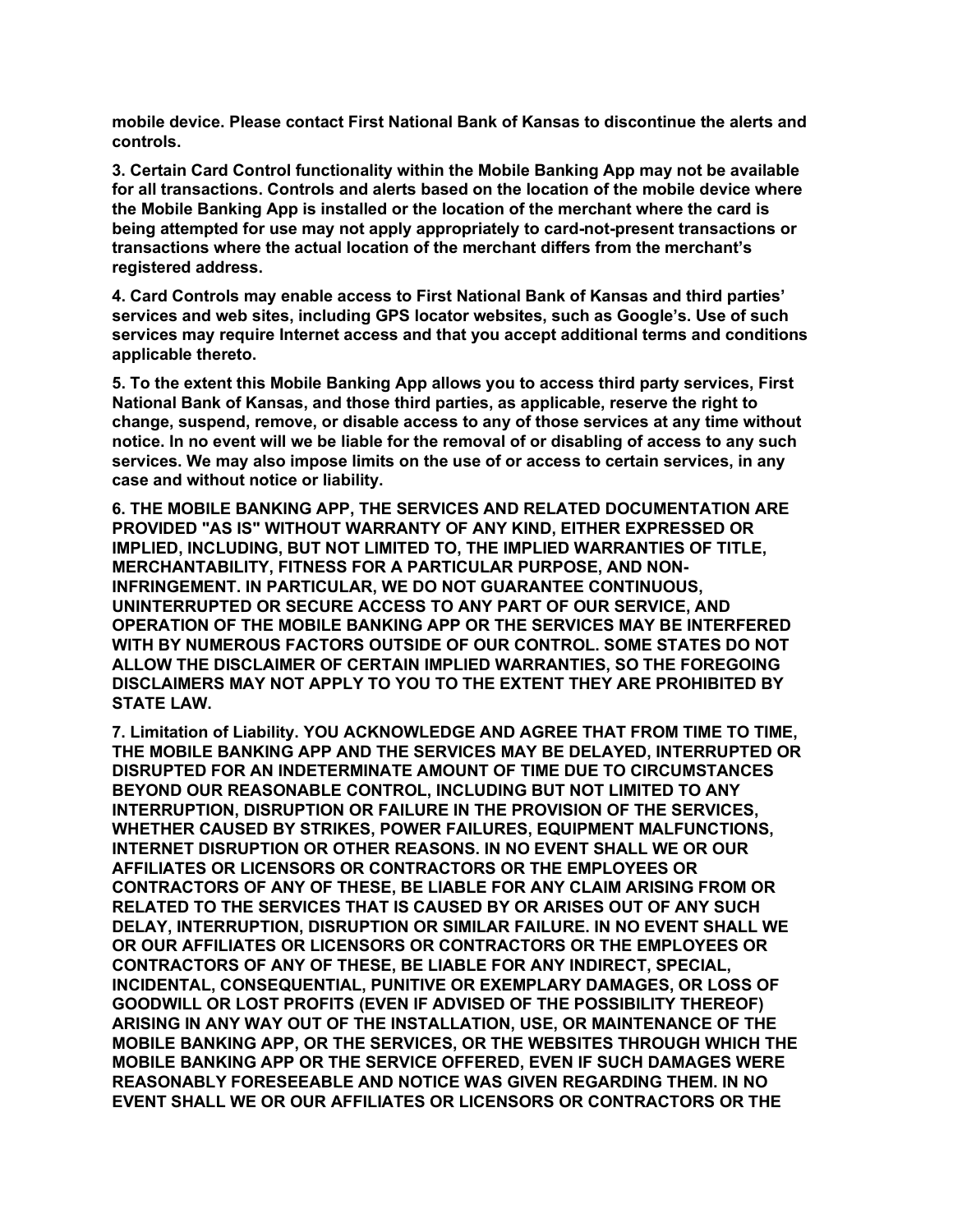**EMPLOYEES OR CONTRACTORS OF ANY OF THESE BE LIABLE FOR ANY CLAIM, ARISING FROM OR RELATED TO THE MOBILE BANKING APP, THE SERVICES OR THE WEBSITE THROUGH WHICH THE APP OR THE SERVICES IS OFFERED, THAT YOU DO NOT STATE IN WRITING IN A COMPLAINT FILED IN A COURT OR ARBITRATION PROCEEDING WITHIN TWO (2) YEARS OF THE DATE THAT THE EVENT GIVING RISE TO THE CLAIM OCCURRED. THESE LIMITATIONS WILL APPLY TO ALL CAUSES OF ACTION, WHETHER ARISING FROM BREACH OF CONTRACT, TORT (INCLUDING NEGLIGENCE) OR ANY OTHER LEGAL THEORY. OUR AGGREGATE LIABILITY AND THE AGGREGATE LIABILITY OF OUR AFFILIATES AND LICENSORS AND CONTRACTORS AND THE EMPLOYEES AND CONTRACTORS OF EACH OF THESE, TO YOU AND ANY THIRD PARTY FOR ANY AND ALL CLAIMS OR OBLIGATIONS RELATING TO THIS AGREEMENT SHALL BE LIMITED TO DIRECT OUT OF POCKET DAMAGES UP TO A MAXIMUM OF \$500 (FIVE HUNDRED DOLLARS). SOME STATES DO NOT ALLOW THE EXCLUSION OR LIMITATION OF INCIDENTAL OR CONSEQUENTIAL DAMAGES SO THE ABOVE LIMITATION OR EXCLUSION MAY NOT APPLY TO YOU.**

**8. Unless our account agreement with you states otherwise, this Agreement shall be governed by and construed in accordance with the laws of the State in which you reside, without regard to its conflicts of laws provisions. To the extent that the terms of this Agreement conflict with applicable state or federal law, such state or federal law shall replace such conflicting terms only to the extent required by law. Unless expressly stated otherwise, all other terms of this Agreement shall remain in full force and effect.** 

#### **First National Bank of Kansas Alerts Terms and Conditions**

**The following Alerts terms and conditions ("Alerts Terms of Use") only apply to the Alerts feature (as defined below). If Alerts are not available to you, then this Alerts Terms of Use does not apply. To the extent there is any conflict between the terms of the Agreement and this Alerts Terms of Use with respect to Alerts, and then the terms in this Alerts Terms of Use shall apply.**

**Alerts: Your enrollment in First National Bank of Kansas Online Banking and/or Mobile Banking (the "Service") includes enrollment to receive transaction alerts and notifications ("Alerts"). Alerts are electronic notices from us that contain transactional information about your First National Bank of Kansas account(s). Alerts are provided within the following categories:** 

- **Mandatory Alerts provide you with important account notifications, such as information about changes to your Online Banking password, PIN, or login information. You do not have the option to suppress these Mandatory Alerts.**
- **Account Alerts provide you with notification of important account activities or when certain changes are made to your Service accounts. These Alerts are automatically activated for you. Although you may suppress these Account Alerts, we strongly recommend that you do not do so because they provide important information related to your Service accounts.**
- **Additional Alerts must be activated by you to be enabled. These Additional Alerts can be accessed from the more menus within First National Bank of Kansas Mobile Banking.**

**Account Alerts and Additional Alerts must be managed and/or added online through the Service. You cannot maintain all Alerts through your mobile device. We may add new Alerts from time to time, or cancel old Alerts. We usually notify you when we cancel Alerts,**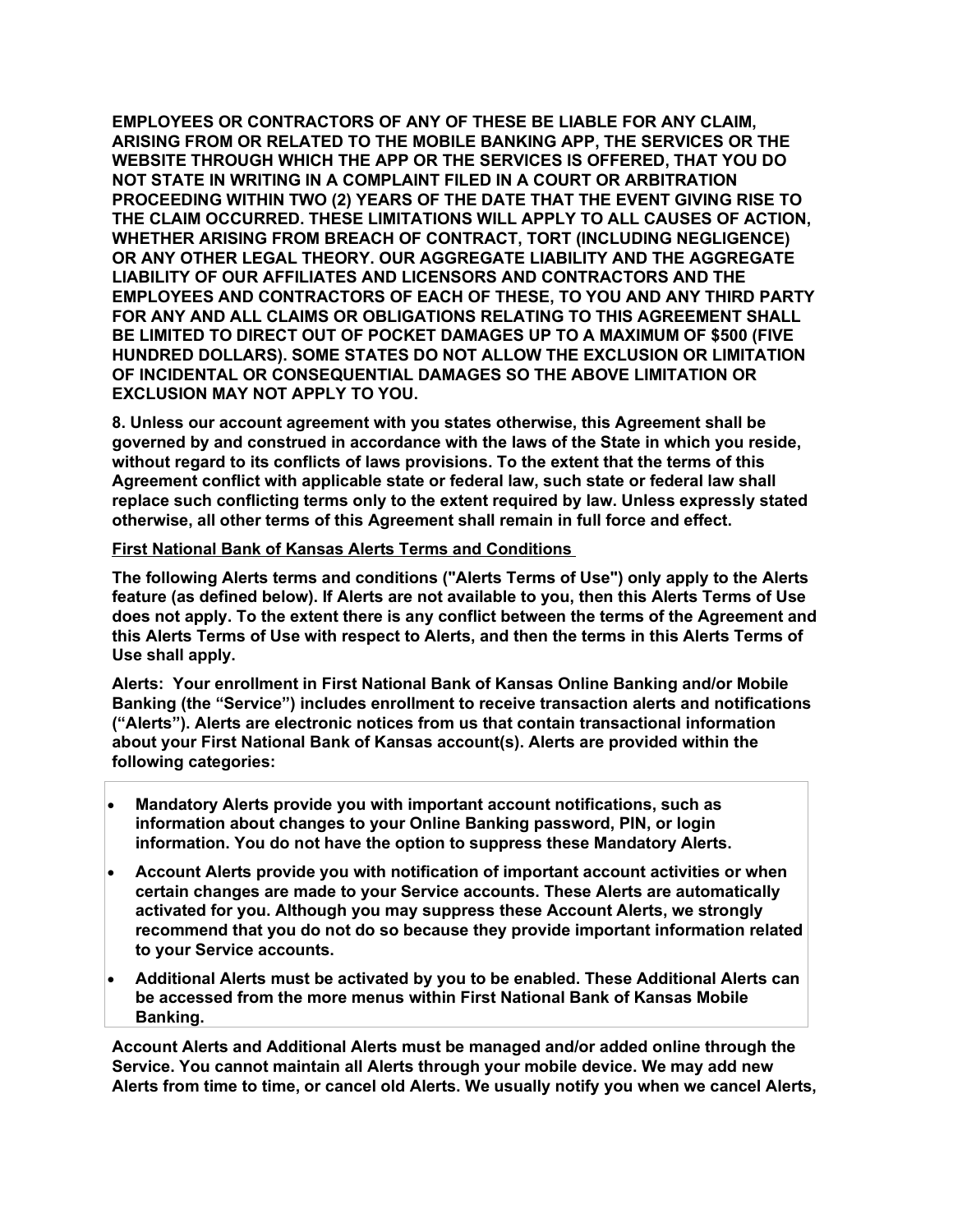**but are not obligated to do so. First National Bank of Kansas reserves the right to terminate its Alerts service at any time without prior notice to you.**

**Methods of Delivery: We may provide Alerts through one or more channels ("EndPoints"): (a) a mobile device, by text message; (b) a mobile device, by push notification; (c) an email account, by an e-mail message; or (d) your First National Bank of Kansas Online Banking message in-box, by an e-mail message. You agree to receive Alerts through these EndPoints, and it is your responsibility to determine that each of the service providers for the EndPoints described in (a) through (c) above supports the email, push notification, and text message Alerts provided through the Alerts service. Please be advised that text or data charges or rates may be imposed by your EndPoint service provider. Alert frequency varies by account and preferences. You agree to provide us a valid mobile phone number or email address so that we may send you Alerts. If your email address or your mobile device's number changes, you are responsible for informing us of that change. Your Alerts will be updated to reflect the changes that you communicate to us with regard to your primary and secondary email addresses or mobile device number. Alerts via Text Message: To stop Alerts via text message, text "STOPS" to 99588 at any time. Alerts sent to your primary email address will be unaffected by this action. To restore Alerts on your mobile phone, just visit the Alerts tab in First National Bank of Kansas Online Banking and click the box next to your mobile number for the Alerts you'd like to receive again. For help with SMS text alerts, text "HELP" to 99588. In case of questions please contact customer service at 785-733-2564. Our participating carriers include (but are not limited to) AT&T, SprintPCS, T-Mobile®, U.S. Cellular®, Verizon Wireless, MetroPCS.**

**Limitations: First National Bank of Kansas provides Alerts as a convenience to you for information purposes only. An Alert does not constitute a bank record for the deposit or credit account to which it pertains. We strive to provide Alerts in a timely manner with accurate information. However, you acknowledge and agree that your receipt of any Alerts may be delayed or prevented by factor(s) affecting your mobile phone service provider, internet service provider(s) and other factors outside First National Bank of Kansas' control. We neither guarantee the delivery nor the accuracy of the contents of each Alert. You agree to not hold First National Bank of Kansas, its directors, officers, employees, agents and service providers liable for losses or damages, including attorneys' fees, that may arise, directly or indirectly, in whole or in part, from (a) a non-delivery, delayed delivery, or the misdirected delivery of an Alert; (b) inaccurate or incomplete content in an Alert; or (c) your reliance on or use of the information provided in an Alert for any purpose.**

**Alert Information: As Alerts delivered via SMS, email and push notifications are not encrypted, we will never include your passcode or full account number. You acknowledge and agree that Alerts may not be encrypted and may include your name and some information about your accounts, and anyone with access to your Alerts will be able to view the contents of these messages.** 

[http://www.fnbofks.bank/privacy\\_policy.html](http://www.fnbofks.com/privacy_policy.html)

**Privacy and User Information – Data Analytics: You acknowledge that in connection with your use of Mobile Banking, First National Bank of Kansas and its affiliates and service providers, including Fiserv, Inc. and its affiliates, may receive data about your usage of the service (such as session length, number of transactions and geolocation), and other data and information provided by you or from other sources in connection with Mobile Banking or the Software. First National Bank of Kansas and its affiliates and service providers will**